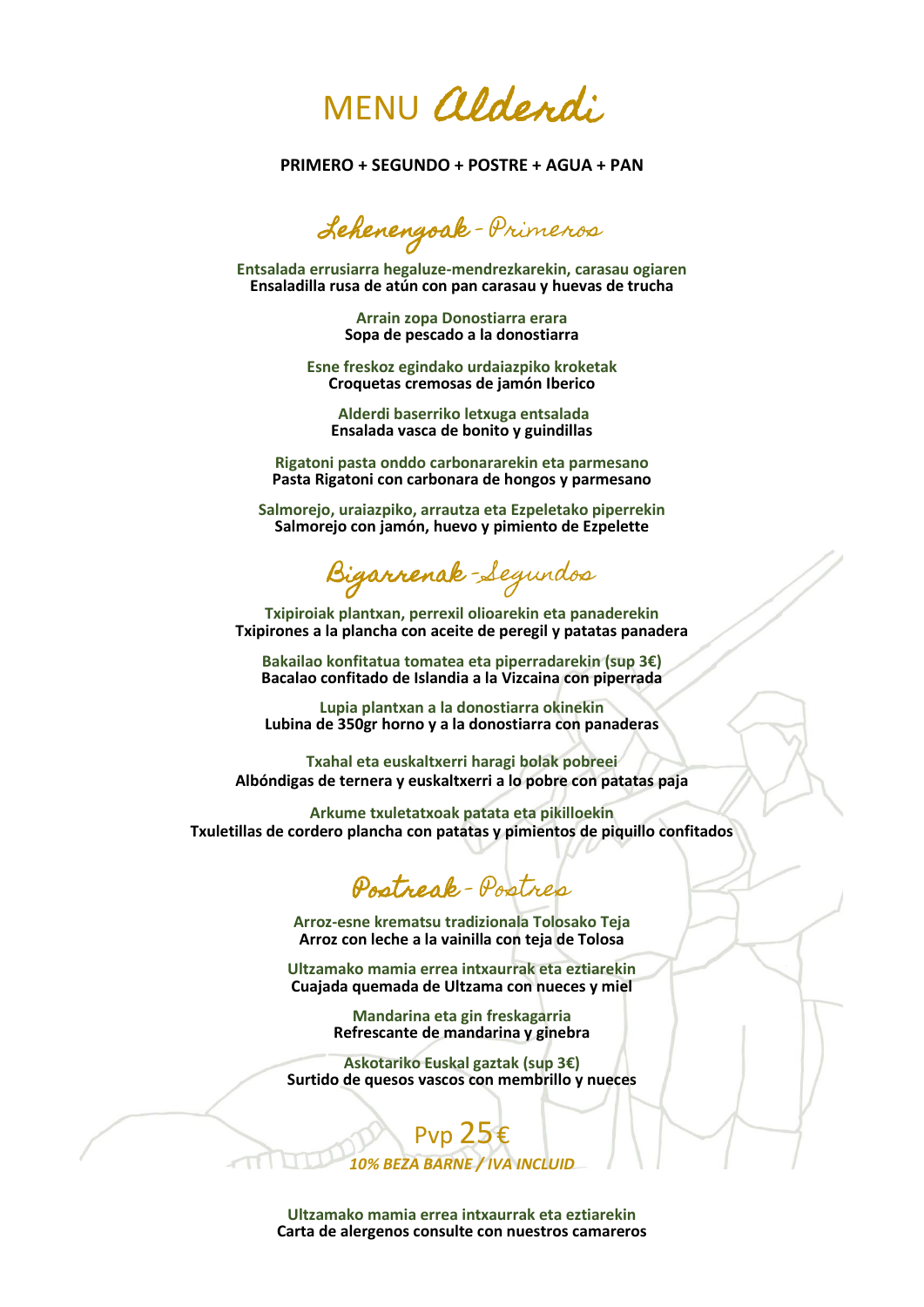MENU Zahar

**PRIMERO + SEGUNDO + POSTRE + AGUA + PAN**

Lehenengoak - Primeros

**Ganboiak plantxan lima ali-oliarekin Gambones a la plancha con ali-oli de lima** 

**Pularda rabioliak foie kremarekin Raviolis de perdiz y trufa con crema de foie** 

**Atun tataki piparrak gazpachoarekin Tataki de atún con gazpacho de piparras** 

**Casa Vergarako bakailaorekin betetako piperrak Pimientos rellenos de bakalao Casa Vergara**

**Urte-sasoiko barazkien menestra eta 42º arrautza Menestra de verduras de caserio y huevo a 42º**

**Bakailao kokotxa arrautzaztatuak pil pil-ekin Kokotxas de bakalao rebozadas con pil-pil**

**Marinel muskuiluak Txakoli lurrunean Mejillones marinera al vapor de Txakoli**

Bigarrenak - Segundos

**Zapo otarrainxkekin amerikar saltsan Popietas de tape con langostinos y salsa americana**

**Arrainen arroz krematsua olagarro carpaccioarekin Arroz meloso de mariscos con carpaccio de pulpo**

> **Legatza saltsa berdean txirlekin Merluza en salsa verde con almejas**

**Txipiroiak bere tintan era tradizionalean arroz zuriarekin Txipirones en su tinta a la manera tradicional con arroz blanco**

**Arkume iztezain errea erromerora panaderekin Jarrete de cordero asado en su propio jugo al romero con panaderas**

**1Kg Rekarte Txuletoia patata 2 pertsonentzat (sup 8€ perts. Bakoitzeko) Txuleton Rekarte 1kg para 2 personas con patatas (sup 8€ por pers)**

Postreak - Postres

**Kojuako Goxua Goxua del juanito kojua**

**Askotariko Euskal gaztak Surtido de quesos Vascos con membrillo y nueces**

> **Mandarina eta gin freskagarria Refrescante de mandarina y ginebra**

**Arroz-esne krematsu tradizionala Tolosako Teja Arroz con leche a la vainilla con teja de Tolosa**

**Labezko gazta tarta mugurdi sorbetearekin Tarta de queso al horno con sorbete de frambuesa** 

**Txokolate zuri coulant baia gorriekin Coulant de chocolate blanco con frutos rojos**

#### Pvp 35€ *10% BEZA BARNE / IVA INCLUIDO*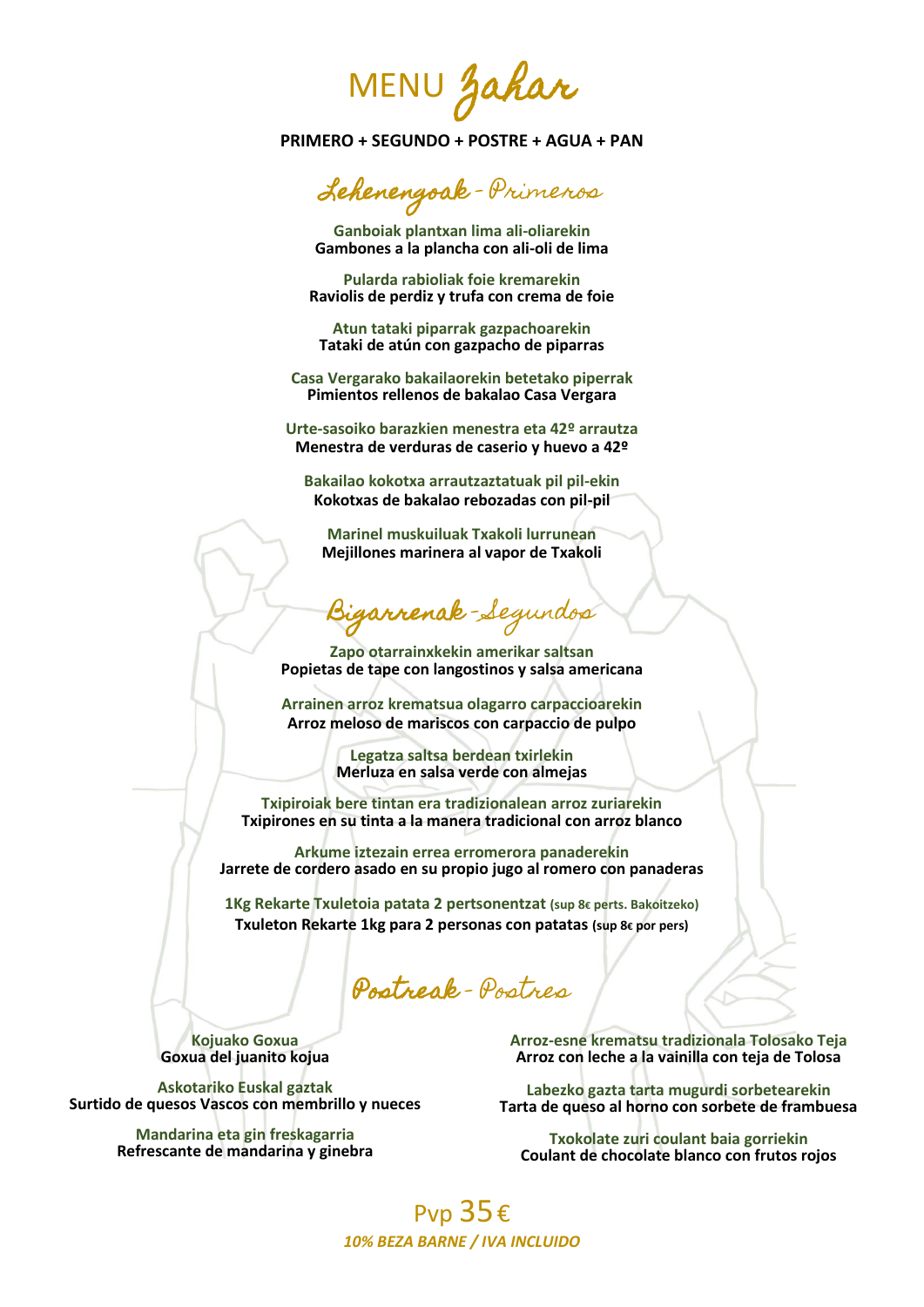# MENU *aldendi*

**ENTREE + PLAT + DESSERT + EAU + PAIN APPTIZER + MAIN DISH + DESSERTS + WATER + BREAD**

Entrees - Starters

**Salade de macedoine de legumes aux thon, pain carasao et oeufs de truite Potato and vegetables salad with tuna, carasau bread and trout roe**

> **Soupe de poisson stilo San Sebastian San sebastian style fish stew**

**Croquettes maison de jambon elaborées aux lait frais Ham croquettes with fresh milk**

> **Salade basque de thon et piment Basque salade with tuna and chili**

**Pâtes Rigatoni aux carbonara de cêpes et parmesan Pasta Rigatoni with parmesan and mushroom parmesan carbonara** 

**Salmorejo au jambon, oeuf et piment d'Expelette Salmorejo (tomate soupe) with ham, egg and basque red pepper**

Plat principal – Main dishes

**Txipirons à la plancha à l'huile de persil et pommes de terrea au four Grilled baby squid with parsley oil and baked potatoes**

**Morue confit avec sauce de tomate et piperade (sup 3 €) Cod fish confit with tomato sauce and peppers**

**Bar grillé stylo San Sebastian avec ponme de terrea au four Baked sea bas San Sebastian style with bakers**

**Boulettes de veau et euskaltxerri avec pomme de terre croustillant Veal and porck meatballs with crispy potato**

> **Côtelettes d'agneau grillés, poivrons et frites Lamb chops with french fries and red peppers**

Desserts

**Riz au lait a la vainille aux amandes croustillants Vanilla riz with milk and crispy almonds**

> **Lait caillé aux noix et au miel Curd with walnuts and honey**

**Mandarine et gin rafraîchissant Tangerin and gin sorbet**

**Assortiment de fromages basques (sup 3€) Assortment of Basque cheeses**

### Pvp  $25€$ *10% TVA COMPRIS / VAT INCLUDED*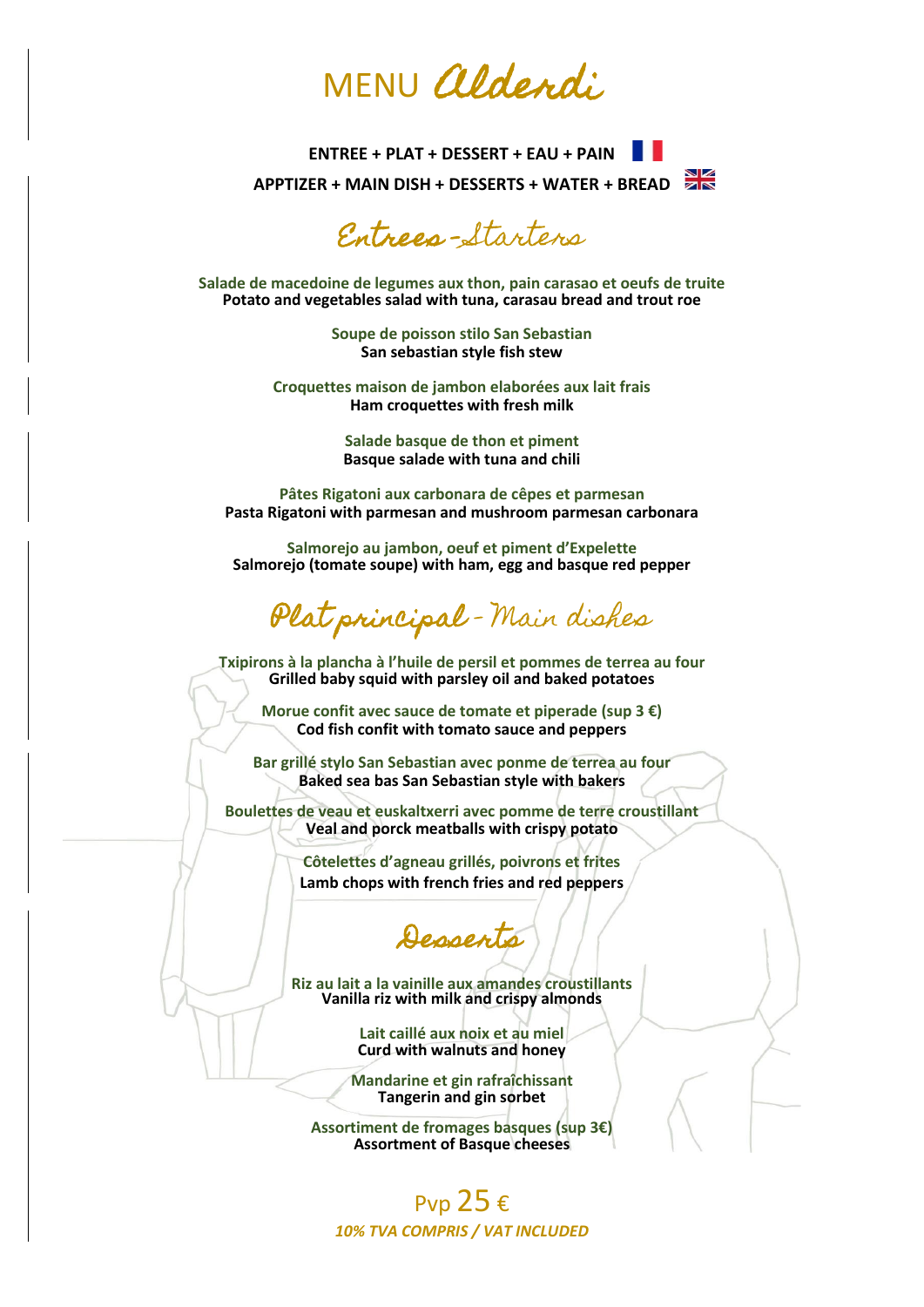MENU Zahar

**ENTREE + PLAT + DESSERT + EAU + PAIN APPTIZER + MAIN DISH + DESSERTS + WATER + BREAD**

## Entrees - Starters

**Crevettes grillées avec ail-oli de citron vert Prawns grilled with lemon and garlic sauce**

**Raviolis de volaille avec creme de foie Poultry ravioli with foie of duck sauce**

**Tataki de thon avec gazpacho au piment basque Tuna tataki with chili pepper gazpacho**

**Poivrons farcisi à la morue Maison Vergara Peppers stuffeds with cod fish House Vergara**

**Ragôut de legumes fermier et oeuf a 65º Farmhause vegetable stew and egg at 65º**

**Kokotxas de morue en pâte avec pil-pil Battered cod kokotxas and pil-pil**

**Moules mariniere à la vapeur de Txakoli Steamed seafood mussels with txakoli**

Plat principal – Main dishes

**Morceaux de lotte aux crevettes et sauce américaine Monkfish with prawns and american sauce**

**Riz aux fruits de mer et carpaccio de poulpe Seafood rice with octopus carpaccio**

**Merlu sauce de persillade et vin blanc avec palourdes Hake in parsley sauce and white wine with clams**

**Txipirons a l'encre stilo traditionnel avec du riz blanc Baby squid in its ink in the tradicional way with White rice**

**Jarret d'agneau rôtie seul joué avec du romarin et pommes de terre au four Lamb shank roasted on its own played with Rosemary and potatoes**

**Côte de boeuf 1kg pour deux avec frites (sup 8 € par personne) T-bone steak 1kg for two, with frief potatoes (sup 8 € per person)**

Desserts Maison

**Goxua "dessert typique basque" Typical basque dessert Goxua**

**Fromages basques aux coings et aux noix Basque cheeses with quince and wallnuts**

> **Mandarin et gin rafraîchissant Refreshin Tangerine and gin**

**Tarte au fromage au four avec sorbet de framboise Cheesecake with raspberry sorbet**

**Coulant de chocolat blanc aux fruits rouges White chocolate coulant with red berries**

**Riz au lait a la vainille aux amandes croustillants Vanilla riz with milk and crispy almonds**

#### Pvp 35€ *10% TVA COMPRIS / VAT INCLUDED*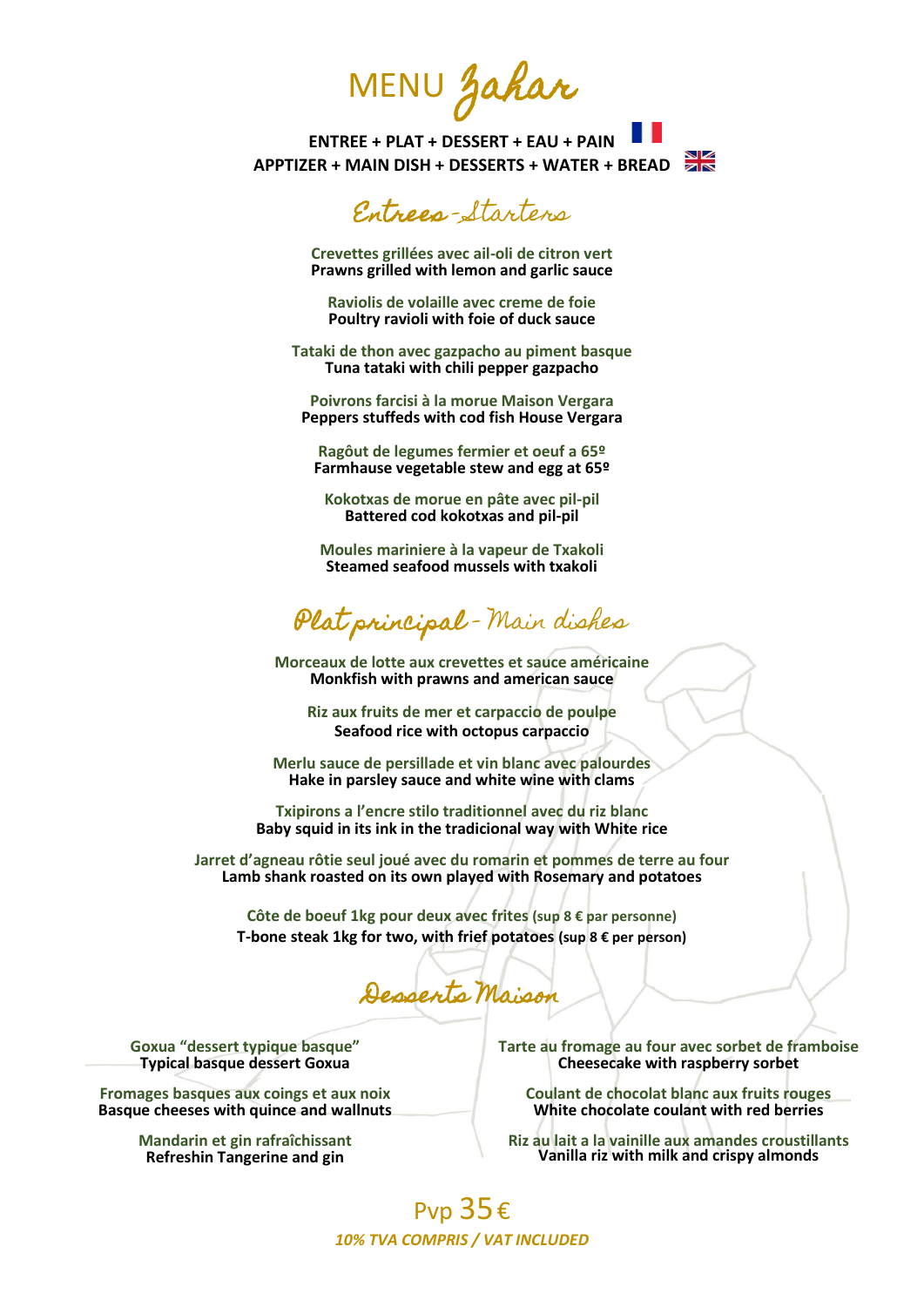MENÚ Degustación

**A MESA COMPLETA MIN 2 PERSONAS**

**Ganboiak plantxan lima ali-oliarekin Gambones a la plancha con ali-oli de lima** 

**Pularda rabioliak foie kremarekin Raviolis de perdiz y trufa con crema de foie**

**Txipiroiak plantxan, perrexil olioarekin eta panaderekin Txipirones a la plancha con aceite de peregil y patatas panadera**

**Arkume iztezain errea erromerora panaderekin Jarrete de cordero asado en su propio jugo al romero con panaderas**

> **Labezko gazta tarta mugurdi sorbetearekin Tarta de queso al horno con sorbete de frambuesa**



*URA ETA OGIA BARNE / PAN Y AGUA INCLUIDOS 10% BEZA BARNE / IVA INCLUIDO*